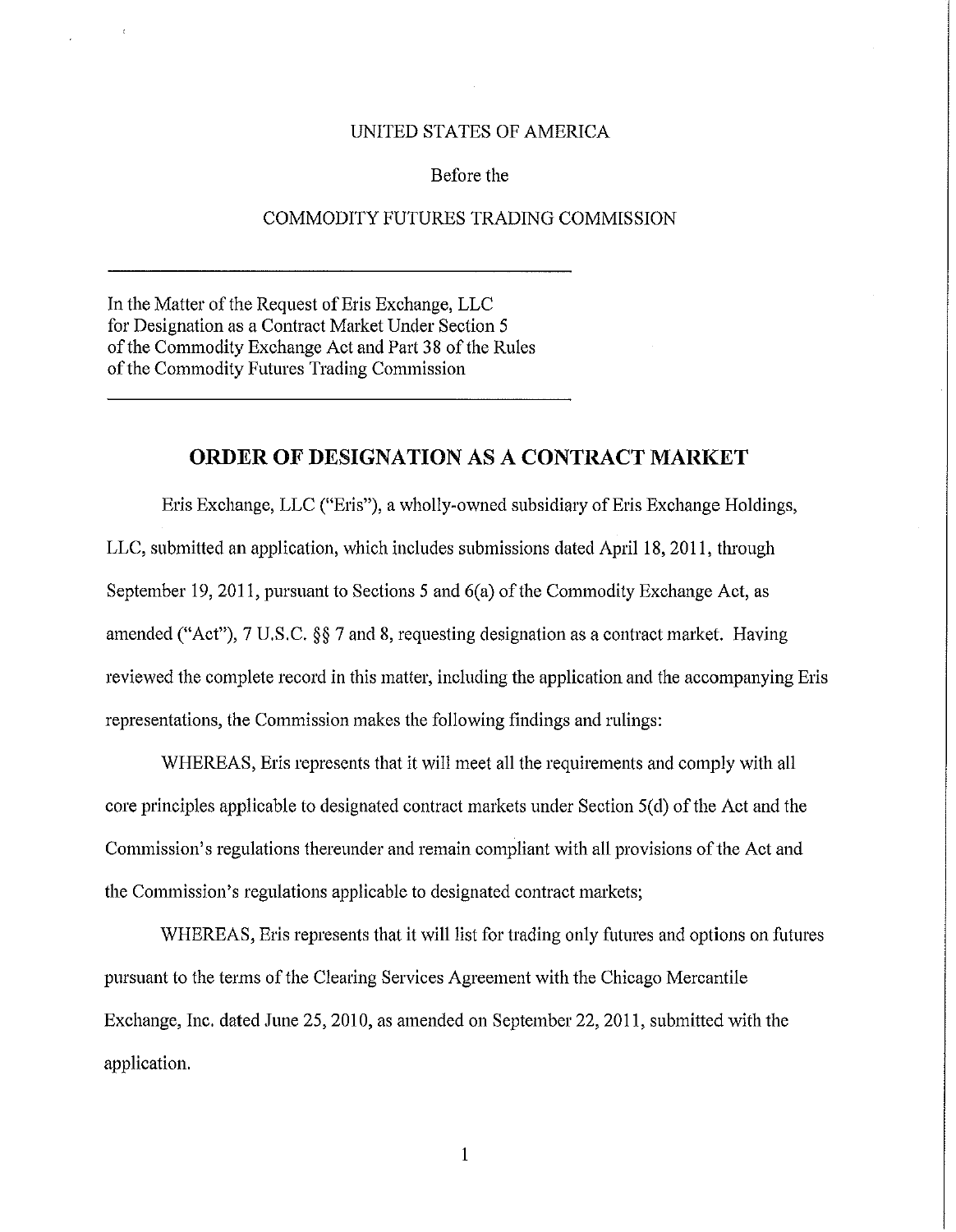The Commission FINDS that, as required by Sections 5 and 6(a) of the Act, 7 U.S.C. §§ 7 and 8, Eris has provided a showing that it complies with the provisions set forth in the Act, and the Commission's regulations thereunder applicable to it, for designation as a contract market, and Eris has provided sufficient assurance that it will continue to comply with the requirements of the Act and the Commission's regulations;

Therefore:

IT IS HEREBY ORDERED that Eris' application for designation as a contract market is approved for the trading of futures and options on futures.

IT IS HEREBY ORDERED that Eris shall, pursuant to the existing clearing agreement with the Chicago Mercantile Exchange, Inc. dated June 25, 2010, as amended on September 22, 2011, submitted with the application, only submit for clearing futures and options on futures that it will list for trading;

IT IS FURTHER ORDERED that this approval of the application for contract market designation shall be subject to compliance by Eris with all provisions of the Act and the Commission's regulations thereunder applicable to Eris as a designated contract market;

IT IS FURTHER ORDERED that Eris shall be responsible for such compliance with respect to all regulatory services performed by any third party service provider on behalf of Eris, within or without the jurisdiction of the United States;

IT IS FURTHER ORDERED that Eris shall, not later than the  $40<sup>th</sup>$  day after the end of each fiscal quarter following the date of this Order, demonstrate to the Commission that it has sufficient financial resources to operate in compliance with Core Principle 21, Section 5(d)(21) of the Act and the Commission's regulations thereunder now existing or hereafter adopted;

2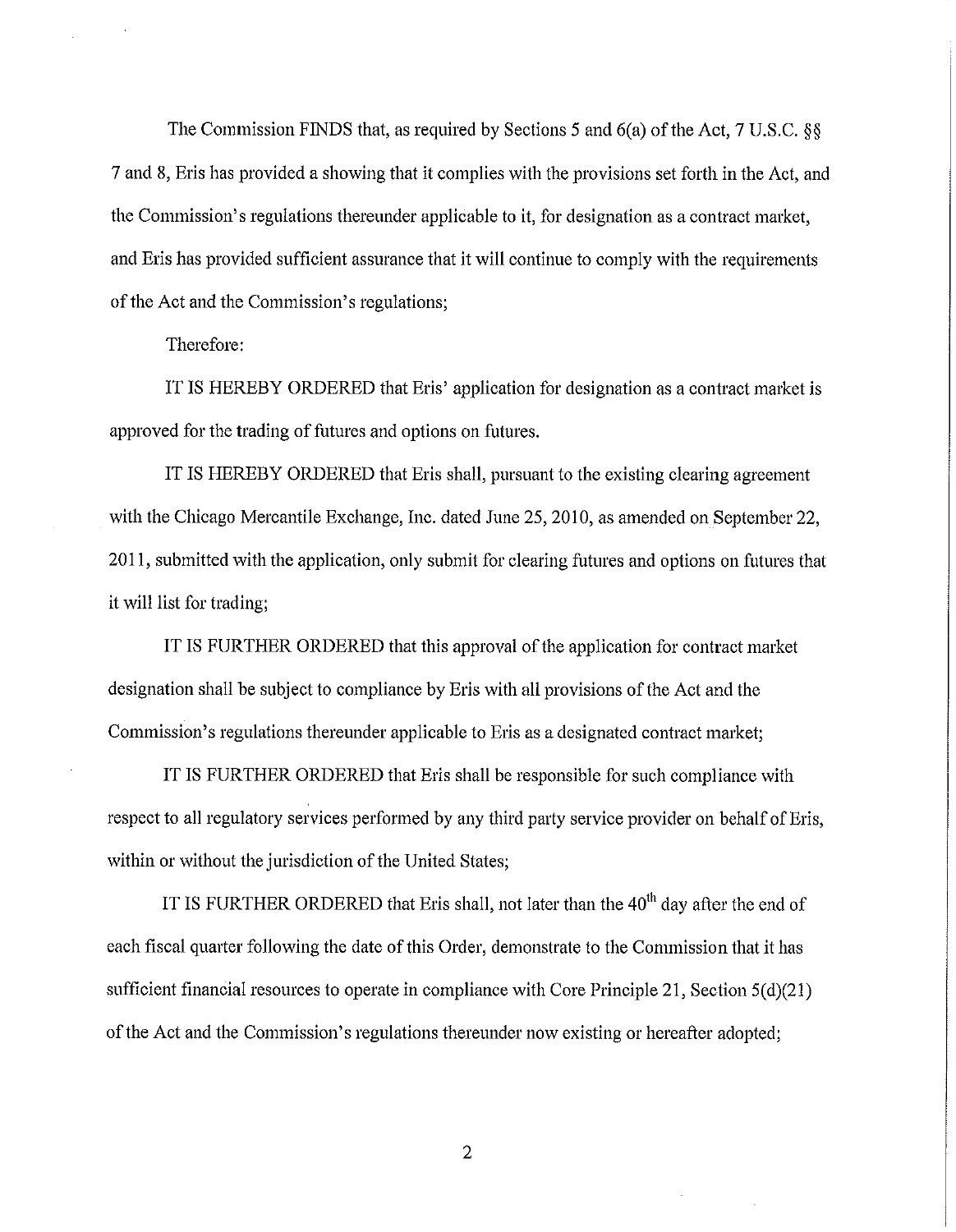IT IS FURTHER ORDERED that this designation as a contract market shall be subject to Eris's compliance with representations it made to the Commission in its application, as shown in the application record, including, but not limited to, the following specific representations made pursuant to its application for contract market designation:

> A. Eris shall provide the Commission with trade data on a T+1 basis, either directly or through its agent, in a form, content, and manner acceptable to the Commission;

B. Eris has an appropriate audit trail and recordkeeping enforcement program consistent with Commission guidelines requiring that all persons entering orders into the Eris platform are uniquely identified, that all required order entry fields are populated and, further, that Eris gathers sufficient data to track the compliance of its Participants. Furthermore, Eris agrees to conform its audit trail and recordkeeping enforcement program to comply with any future standards required by the Commission;

C. Eris represents that NFA, its regulatory services provider, shall include trade data from Eris's operations as an Exempt Board ofTrade when conducting trade practice and market surveillance review of Eris DCM operations;

D. Eris shall submit only futures and options on futures for clearing pursuant to the Clearing Services Agreement with the Chicago Mercantile Exchange, Inc. dated June 25, 2010, as amended on September 22, 2011.

3